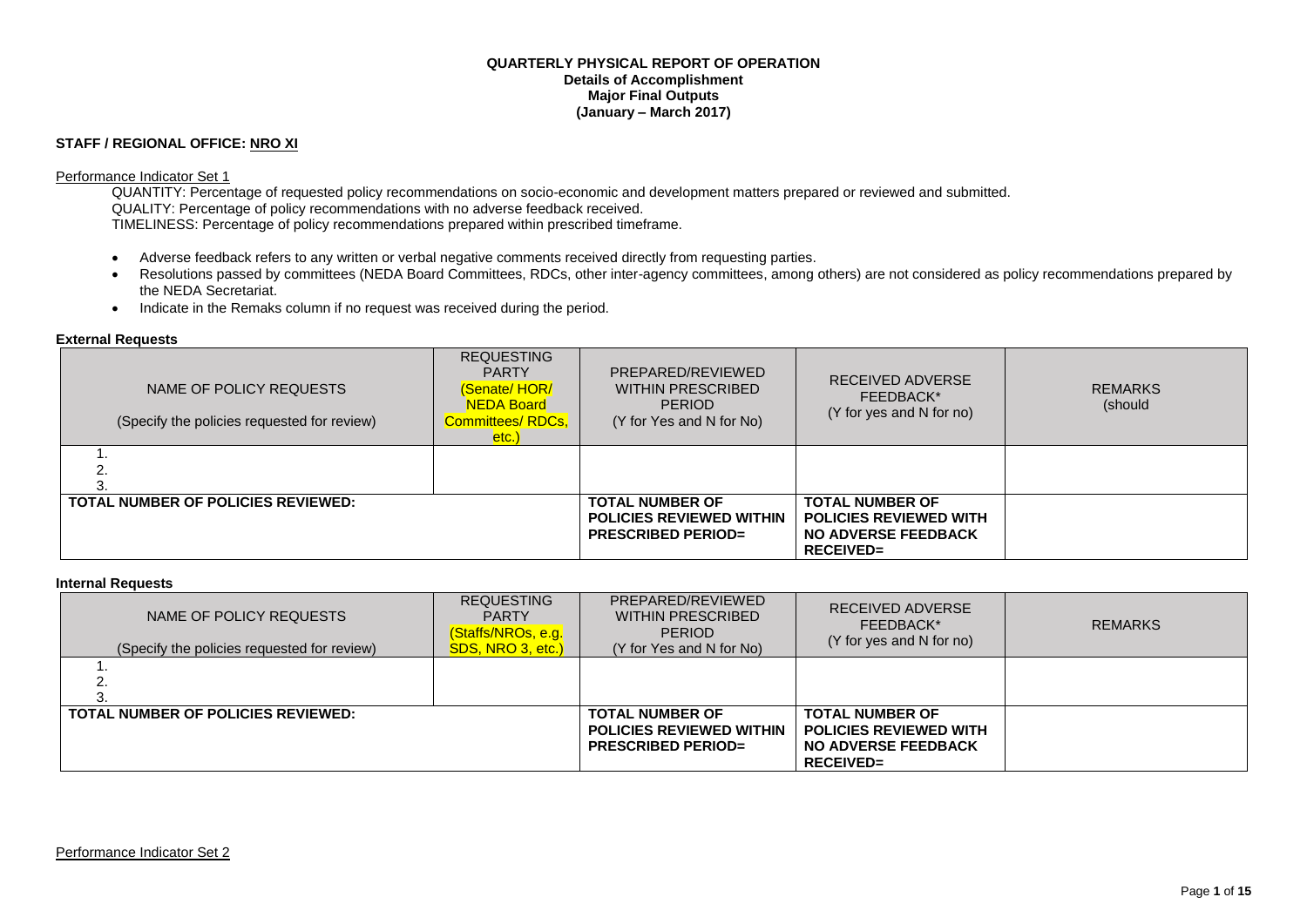QUANTITY: Number of plans prepared/ updated.

QUALITY: PDP and RM submitted to the President and RDPs presented to or endorsed by the Regional Development Councils (RDCs). TIMELINESS: Plans prepared/ updated within schedule.

Q1 2017

| NAME OF PLAN DOCUMENT                                                                                                                  | DATE OF SUBMISSION/PRESENTATION TO<br>THE NEDA BOARD / RDCs                         | PLANS PREPARED AND<br><b>FINALIZED WITHIN SCHEDULE</b><br>(Y for yes and N for no) | <b>REMARKS</b> |
|----------------------------------------------------------------------------------------------------------------------------------------|-------------------------------------------------------------------------------------|------------------------------------------------------------------------------------|----------------|
| 1 PDP 2017-2022 <mark>(c/o NPPS)</mark><br>1 RM 2017-2022 <mark>(c/o NPPS/MES)</mark><br>15 RDPs with RM <mark>(c/o NROs)</mark><br>3. | Enhanced DRDP, 2017-2022 endorsed by RDC XI<br>and submitted to NEDA Central Office |                                                                                    |                |
| <b>TOTAL NUMBER OF PLANS</b><br><b>PREARED: 17</b>                                                                                     | TOTAL NUMBER OF PLANS SUBMITTED TO<br>THE NEDA BOARD AND THE RDCs = 1               | <b>TOTAL NUMBER OF PLANS</b><br><b>PREPARED/FINALIZED WITHIN</b><br>$SCHEDULE = 1$ |                |

### Q1 2017 (c/o NROs)

| LIST OF ADVOCACY ACTIVITIES ON THE RDPS<br>(specify the activities conducted)          | DATE CONDUCTED                                                                                                    | <b>PLACE</b> | <b>REMARKS</b> |
|----------------------------------------------------------------------------------------|-------------------------------------------------------------------------------------------------------------------|--------------|----------------|
| Communication for Development Network (C4DNET)<br>a.<br>Meeting conducted<br>'b.<br>c. | March 22, 2017                                                                                                    | Davao City   |                |
| TOTAL NUMBER OF ADVOCACY ACTIVITIES ON THE<br><b>RDPs CONDUCTED = 1</b>                | <b>TOTAL NUMBER OF ADVOCACY</b><br><b>ACTIVITIES ON THE RDPS</b><br><b>CONDUCTED WITHIN</b><br><b>SCHEDULE: 1</b> |              |                |

\*Indicate in the Remarks column if no activity was conducted during the period

## **MFO 2: TECHNICAL SUPPORT AND ADVISORY SERVICES**

Performance Indicator Set 1

QUANTITY: Number of meeting documents prepared.

QUALITY: Percentage of members who were satisfied with the completeness and accuracy of meeting documents prepared and released. TIMELINESS: Percentage of meeting documents released within the prescribed timeframe.

- The number of meeting documents refer to the number of minutes prepared.
- The minutes or highlights refer to the minutes or highlights of the previous meeting included in the agenda folder.
- The minutes or highlights of the meetings are the bases for identifying the members' satisfaction on the services provided by the Secretariat.
- Target schedule of release (based on standard set by the Committee/council or the concerned units) of the agenda folder as compared with the actual release (e.g. agenda folder released one day before the meeting).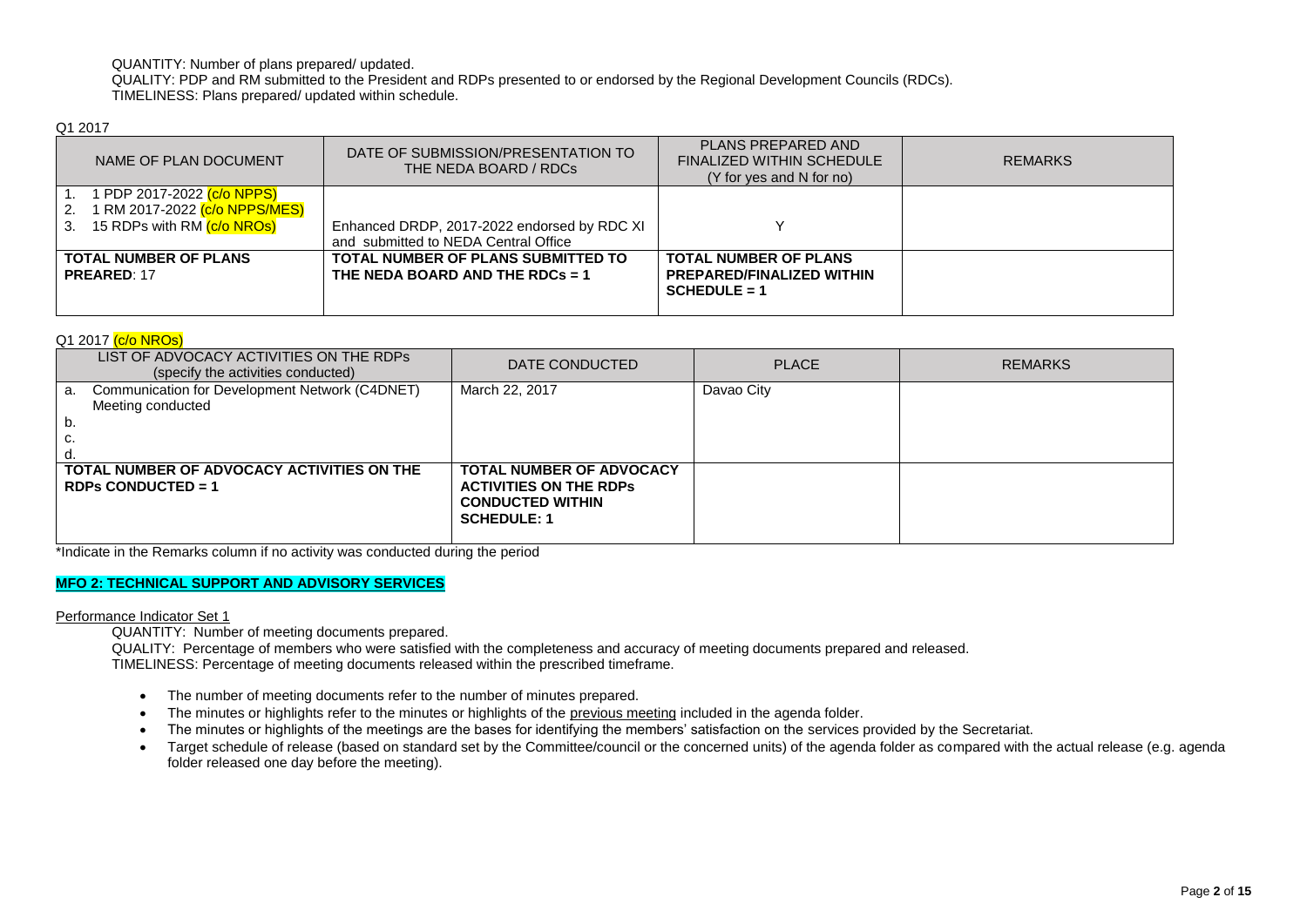| NAME OF<br>COMMITTEE/COUNCIL                                                                                                                                               | <b>NUMBER OF</b><br>MEETINGS FOR<br>THE PERIOD                                                       | <b>NUMBER OF</b><br>MINUTES OF<br><b>MEETINGS</b><br>PREPARED | NUMBER OF<br><b>COMMITTEE</b><br><b>MEMBERS</b> | NUMBER OF<br><b>COMMITTEE</b><br><b>MEMBERS</b><br>PRESENT<br><b>DURING THE</b><br><b>MEETING</b> | NO. OF<br>COMMITTEE<br><b>MEMBERS WHO</b><br><b>WERE SATISFIED</b><br>WITH THE<br><b>COMPLETENESS</b><br>AND ACCURACY<br>OF MEETING<br><b>DOCUMENTS</b> | <b>TARGET</b><br><b>SCHEDULE</b><br>OF RELEASE<br>OF MEETING<br><b>DOCUMENTS</b><br>(EITHER HARD<br>COPIES OR<br>THROUGH E-<br>MAIL) | <b>ACTUAL</b><br><b>RELEASE OF</b><br><b>MEETING</b><br><b>DOCUMENTS</b> | <b>MEETING</b><br><b>DOCUMENTS</b><br><b>RELEASED</b><br><b>WITHIN THE</b><br><b>PRESCRIBED</b><br><b>TIMEFRAME</b><br>(Y for Yes and<br>N for No) | <b>REMARKS</b>                                                                                                              |
|----------------------------------------------------------------------------------------------------------------------------------------------------------------------------|------------------------------------------------------------------------------------------------------|---------------------------------------------------------------|-------------------------------------------------|---------------------------------------------------------------------------------------------------|---------------------------------------------------------------------------------------------------------------------------------------------------------|--------------------------------------------------------------------------------------------------------------------------------------|--------------------------------------------------------------------------|----------------------------------------------------------------------------------------------------------------------------------------------------|-----------------------------------------------------------------------------------------------------------------------------|
| <b>NEDA Board</b><br>a.<br><b>NEDA Board</b><br>b.<br>Committees<br>ICC-TB<br><b>ICC-CC</b><br><b>INFRACOM</b><br><b>SDC</b><br><b>CTRM</b><br><b>RDCom</b><br><b>NLUC</b> |                                                                                                      |                                                               |                                                 |                                                                                                   |                                                                                                                                                         |                                                                                                                                      |                                                                          |                                                                                                                                                    | RDC XI 1st                                                                                                                  |
| <b>RDC</b> Meeting<br>C.<br>(Full Council)<br>ExeCom                                                                                                                       | $\mathbf{1}$<br>Conducted                                                                            | $\overline{1}$                                                | 66                                              | 95%                                                                                               | 95%                                                                                                                                                     | 1 day before<br>meeting                                                                                                              | 1 day before<br>meeting                                                  | Y                                                                                                                                                  | Quarter<br>Meeting<br>conducted<br>on March 8,<br>2017                                                                      |
|                                                                                                                                                                            | <b>Budget Review</b><br>and Consultation<br>on the FY 2018<br><b>Budget Proposals</b><br>of Agencies |                                                               |                                                 |                                                                                                   |                                                                                                                                                         |                                                                                                                                      |                                                                          |                                                                                                                                                    | -ExCom<br>meeting<br>cum budget<br>review and<br>consultation<br>on January<br>31, 2017<br>and on<br>February 1-<br>2, 2017 |
| Sectoral<br>Committee<br>SDC                                                                                                                                               | $\mathbf{1}$                                                                                         | $\overline{1}$                                                | 40                                              | 100%                                                                                              | 100%                                                                                                                                                    | 1 day before<br>meeting                                                                                                              | 1 day before<br>meeting                                                  | y                                                                                                                                                  | SDC 1st<br>Quarter<br>Meeting on<br>Feb. 22,<br>2017                                                                        |
| <b>IDC XI</b>                                                                                                                                                              | $\mathbf{1}$                                                                                         | $\mathbf{1}$                                                  | 15                                              | 100%                                                                                              | 100%                                                                                                                                                    | 1 day before<br>meeting                                                                                                              | 1 day before<br>meeting                                                  | y                                                                                                                                                  | IDC 1st<br>Quarter<br>Meeting on                                                                                            |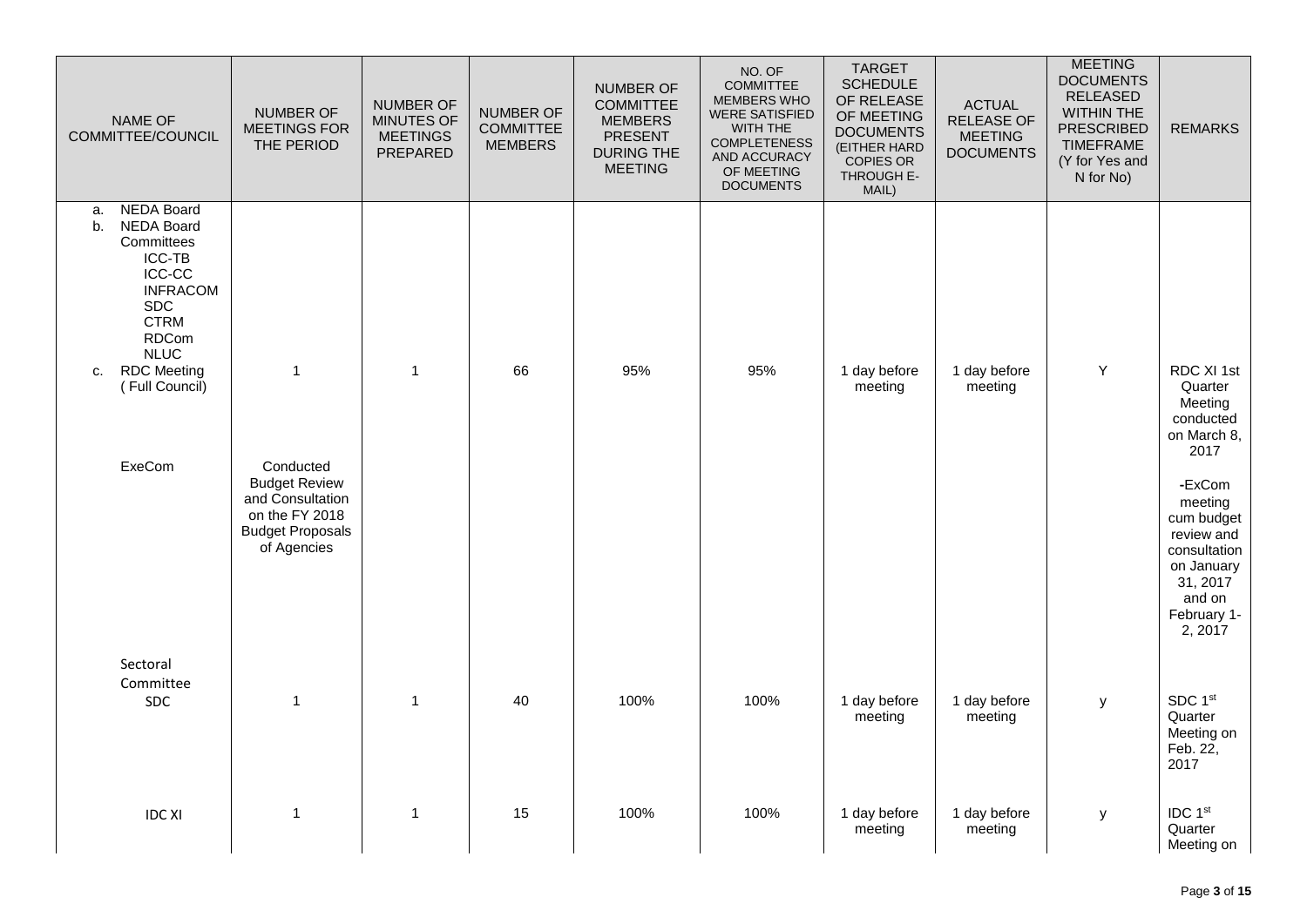| NAME OF<br>COMMITTEE/COUNCIL                                                                                                                                 | <b>NUMBER OF</b><br><b>MEETINGS FOR</b><br>THE PERIOD | NUMBER OF<br>MINUTES OF<br><b>MEETINGS</b><br>PREPARED | <b>NUMBER OF</b><br><b>COMMITTEE</b><br><b>MEMBERS</b> | <b>NUMBER OF</b><br><b>COMMITTEE</b><br><b>MEMBERS</b><br><b>PRESENT</b><br><b>DURING THE</b><br><b>MEETING</b> | NO. OF<br><b>COMMITTEE</b><br>MEMBERS WHO<br><b>WERE SATISFIED</b><br>WITH THE<br><b>COMPLETENESS</b><br>AND ACCURACY<br>OF MEETING<br><b>DOCUMENTS</b> | <b>TARGET</b><br><b>SCHEDULE</b><br>OF RELEASE<br>OF MEETING<br><b>DOCUMENTS</b><br>(EITHER HARD<br><b>COPIES OR</b><br>THROUGH E-<br>MAIL) | <b>ACTUAL</b><br>RELEASE OF<br><b>MEETING</b><br><b>DOCUMENTS</b> | <b>MEETING</b><br><b>DOCUMENTS</b><br><b>RELEASED</b><br><b>WITHIN THE</b><br><b>PRESCRIBED</b><br><b>TIMEFRAME</b><br>(Y for Yes and<br>N for No) | <b>REMARKS</b>                                                                                        |
|--------------------------------------------------------------------------------------------------------------------------------------------------------------|-------------------------------------------------------|--------------------------------------------------------|--------------------------------------------------------|-----------------------------------------------------------------------------------------------------------------|---------------------------------------------------------------------------------------------------------------------------------------------------------|---------------------------------------------------------------------------------------------------------------------------------------------|-------------------------------------------------------------------|----------------------------------------------------------------------------------------------------------------------------------------------------|-------------------------------------------------------------------------------------------------------|
| MFC XI                                                                                                                                                       | 1                                                     | 1                                                      | 30                                                     | 95%                                                                                                             | 95%                                                                                                                                                     | 1 day before                                                                                                                                | 1 day before                                                      | Y                                                                                                                                                  | March 1,<br>2017<br>MFC 1st                                                                           |
| <b>DAC XI</b>                                                                                                                                                | 1                                                     | $\mathbf{1}$                                           | 37                                                     | 95%                                                                                                             | 95%                                                                                                                                                     | meeting<br>1 day before<br>meeting                                                                                                          | meeting<br>1 day before<br>meeting                                | Υ                                                                                                                                                  | Meeting<br>conducted<br>on March 2,<br>2017<br>DAC 1st<br>Meeting<br>conducted<br>on March 2,<br>2017 |
| <b>EDC XI</b>                                                                                                                                                | $\mathbf{1}$                                          | $\mathbf{1}$                                           | 32                                                     | 95%                                                                                                             | 95%                                                                                                                                                     | 1 day before<br>meeting                                                                                                                     | 1 day before<br>meeting                                           | Υ                                                                                                                                                  | EDC 1st<br>Meeting<br>conducted<br>on March 3,<br>2017                                                |
| Other IACs<br>d.<br>MC-IHDC<br>IAC-Trade<br>in Services<br><b>EDC</b><br><b>PCSD</b><br><b>MICC</b><br><b>IATCP</b><br><b>INFRACOM-</b><br>SCW<br><b>PIO</b> |                                                       |                                                        |                                                        |                                                                                                                 |                                                                                                                                                         |                                                                                                                                             |                                                                   |                                                                                                                                                    |                                                                                                       |
| <b>NPMC</b><br><b>RPMC XI</b>                                                                                                                                | $\mathbf{1}$                                          | $\mathbf 1$                                            | 4                                                      | 100%                                                                                                            | 100%                                                                                                                                                    | 1 day before<br>meeting                                                                                                                     | 1 day before<br>meeting                                           | Υ                                                                                                                                                  | RPMC XI 1st<br>Meeting<br>conducted<br>on FEB. 17,<br>2017                                            |
|                                                                                                                                                              |                                                       | <b>TOTAL NO.</b><br>OF MINUTES                         |                                                        | % OF MEMBERS WHO WERE SATISFIED WITH<br>THE COMPLETENESS AND ACCURACY OF                                        |                                                                                                                                                         | % OF MEETING DOCUMENTS RELEASED<br><b>WITHIN THE PRESCRIBED TIMEFRAME =</b>                                                                 |                                                                   |                                                                                                                                                    |                                                                                                       |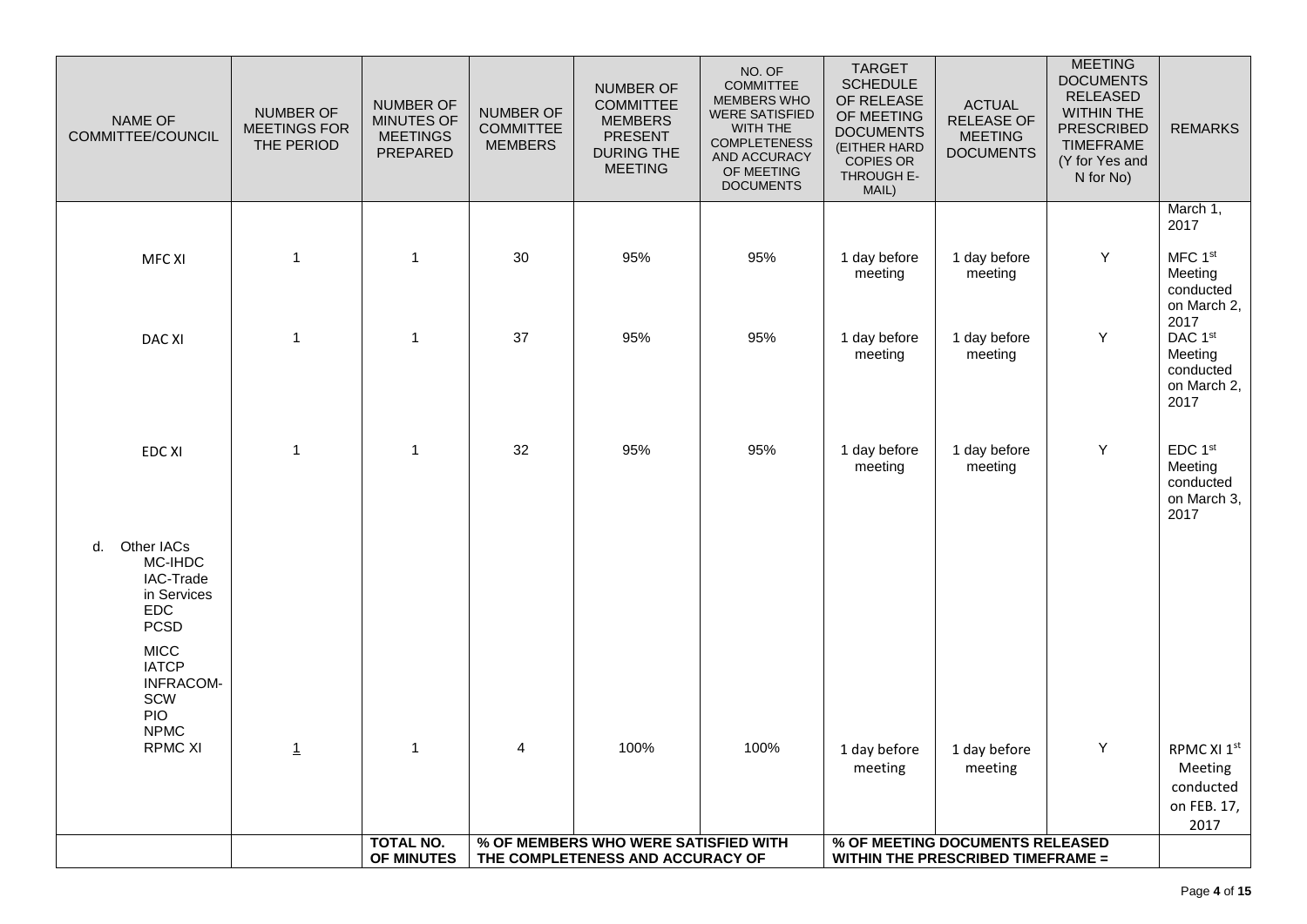| NAME OF<br>COMMITTEE/COUNCIL | <b>NUMBER OF</b><br><b>MEETINGS FOR</b><br>THE PERIOD | <b>NUMBER OF</b><br>MINUTES OF<br><b>MEETINGS</b><br><b>PREPARED</b> | NUMBER OF<br><b>COMMITTEE</b><br><b>MEMBERS</b> | NUMBER OF<br><b>COMMITTEE</b><br><b>MEMBERS</b><br><b>PRESENT</b><br><b>DURING THE</b><br><b>MEETING</b> | NO. OF<br><b>COMMITTEE</b><br><b>MEMBERS WHO</b><br><b>WERE SATISFIED</b><br>WITH THE<br><b>COMPLETENESS</b><br>AND ACCURACY<br>OF MEETING<br><b>DOCUMENTS</b> | <b>TARGET</b><br><b>SCHEDULE</b><br>OF RELEASE<br>OF MEETING<br><b>DOCUMENTS</b><br>(EITHER HARD<br><b>COPIES OR</b><br><b>THROUGH E-</b><br>MAIL) | <b>ACTUAL</b><br><b>RELEASE OF</b><br><b>MEETING</b><br><b>DOCUMENTS</b> | <b>MEETING</b><br><b>DOCUMENTS</b><br><b>RELEASED</b><br><b>WITHIN THE</b><br><b>PRESCRIBED</b><br><b>TIMEFRAME</b><br>(Y for Yes and<br>N for No) | <b>REMARKS</b> |
|------------------------------|-------------------------------------------------------|----------------------------------------------------------------------|-------------------------------------------------|----------------------------------------------------------------------------------------------------------|----------------------------------------------------------------------------------------------------------------------------------------------------------------|----------------------------------------------------------------------------------------------------------------------------------------------------|--------------------------------------------------------------------------|----------------------------------------------------------------------------------------------------------------------------------------------------|----------------|
|                              |                                                       | ΟF<br><b>MEETINGS</b><br><b>PREPARED=</b>                            | $RELEASED =$                                    | <b>MEETING DOCUMENTS PREPARED AND</b>                                                                    |                                                                                                                                                                |                                                                                                                                                    |                                                                          |                                                                                                                                                    |                |

\*indicate in the remarks if no meeting was conducted during the period

#### Performance Indicator Set 2

QUANTITY: Number of economic reports prepared.

QUALITY: Percentage of economic reports with no negative feedback received on completeness and accuracy of content/ information. TIMELINESS: Percentage of economic reports submitted to the President within prescribed timeframe.

## **c/o NPPS and TSIS**

|                                                                                       |                                  |                          |                                      |                          |                          |                                                                 | <b>RECEIVED</b><br><b>NEGATIVE</b>                                                                                                   |                                                      | DATE OF SUBMISSION                                                    | <b>SUBMITTED</b>                                                                       |                |
|---------------------------------------------------------------------------------------|----------------------------------|--------------------------|--------------------------------------|--------------------------|--------------------------|-----------------------------------------------------------------|--------------------------------------------------------------------------------------------------------------------------------------|------------------------------------------------------|-----------------------------------------------------------------------|----------------------------------------------------------------------------------------|----------------|
| MEMORANDA FOR THE<br>PRESIDENT ON THE<br><b>FOLLOWING</b><br><b>ECONOMIC REPORTS:</b> | 2017<br><b>TARGET</b><br>(TOTAL) | 2017 Q1<br><b>TARGET</b> | 2017 Q <sub>2</sub><br><b>TARGET</b> | 2017 Q3<br><b>TARGET</b> | 2017 Q4<br><b>TARGET</b> | 2017<br>Q <sub>1</sub><br><b>ACCOMPL</b><br><b>ISHMENT</b><br>S | <b>FEEDBACK ON</b><br><b>COMPLETENESS</b><br><b>AND ACCURACY</b><br>OF CONTENT/<br><b>INFORMATION</b><br>(Y for yes and N for<br>no) | <b>TARGET DATE</b><br><b>OF</b><br><b>SUBMISSION</b> | <b>ACTUAL DATE</b><br><b>OF</b><br><b>SUBMISSION</b>                  | <b>WITHIN THE</b><br><b>PRESCRIBED</b><br><b>PERIOD</b><br>(Y for Yes and<br>N for No) | <b>REMARKS</b> |
| <b>National Accounts</b><br>a                                                         | 4                                |                          |                                      |                          |                          |                                                                 |                                                                                                                                      |                                                      |                                                                       |                                                                                        |                |
| Trade<br>b.                                                                           | 12                               | 3                        | 3                                    | 3                        | 3                        |                                                                 |                                                                                                                                      |                                                      |                                                                       |                                                                                        |                |
| <b>Consumer Price</b><br>c.<br>Index                                                  | 12                               | 3                        | 3                                    | 3                        | 3                        |                                                                 |                                                                                                                                      |                                                      |                                                                       |                                                                                        |                |
| Labor and<br>d.<br>Employment                                                         | 4                                |                          |                                      |                          |                          |                                                                 |                                                                                                                                      |                                                      |                                                                       |                                                                                        |                |
| Integrated Survey of<br>е.<br>Selected Industries                                     | 12                               | 3                        | 3                                    | 3                        | 3                        |                                                                 |                                                                                                                                      |                                                      |                                                                       |                                                                                        |                |
| Poverty                                                                               |                                  | $\overline{\phantom{a}}$ |                                      | $\overline{\phantom{a}}$ | $\overline{\phantom{a}}$ |                                                                 |                                                                                                                                      |                                                      |                                                                       |                                                                                        |                |
| <b>TOTAL NUMBER OF</b><br><b>ECONOMIC REPORTS</b>                                     | 45                               | 11                       | 12                                   | 11                       | 11                       |                                                                 | $%$ OF<br><b>ECONOMIC</b><br><b>REPORTS WITH</b><br><b>NO NEGATIVE</b><br><b>FEEDBACK</b><br>$RECEIVED =$                            | $TIME =$                                             | % OF ECONOMIC REPORTS SUBMITTED TO<br>THE PRESIDENT WITHIN PRESCRIBED |                                                                                        |                |

#### **c/o NROs**

| <u>.</u> |                          |                   |                          |                          |      |                                    |                    |                |
|----------|--------------------------|-------------------|--------------------------|--------------------------|------|------------------------------------|--------------------|----------------|
|          | 2017 Q1<br><b>TARGET</b> | 2017 Q2<br>TARGET | 2017 Q3<br><b>TARGET</b> | 2017 Q4<br><b>TARGET</b> | 2017 | <b>RECEIVED</b><br><b>NEGATIVE</b> | DATE OF SUBMISSION | <b>REMARKS</b> |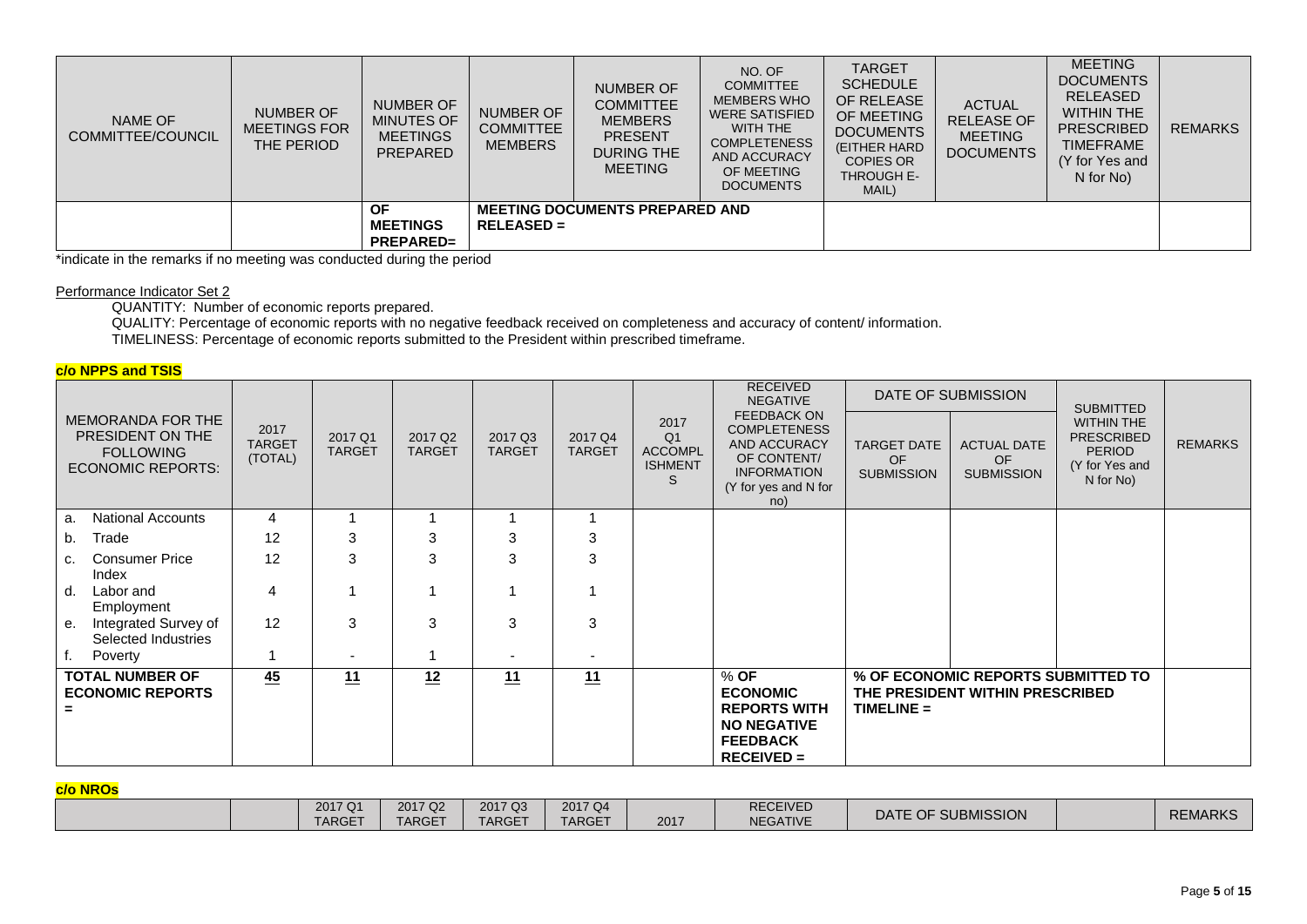| REGIONAL ECONOMIC<br><b>REPORTS</b>                                                  | 2017<br><b>TARGET</b><br>(TOTAL) |  |  | Q <sub>1</sub><br><b>ACCOMPLI</b><br><b>SHMENTS</b> | <b>FEEDBACK ON</b><br><b>COMPLETENESS</b><br><b>AND ACCURACY</b><br>OF CONTENT/<br><b>INFORMATION</b><br>(Y for yes and N for<br>no) | <b>TARGET DATE</b><br><b>OF</b><br><b>SUBMISSION</b> | <b>ACTUAL DATE</b><br>OF.<br><b>SUBMISSION</b>                        | <b>SUBMITTED</b><br><b>WITHIN THE</b><br><b>PRESCRIBE</b><br>D PERIOD<br>(Y for Yes<br>and N for<br>No) |  |
|--------------------------------------------------------------------------------------|----------------------------------|--|--|-----------------------------------------------------|--------------------------------------------------------------------------------------------------------------------------------------|------------------------------------------------------|-----------------------------------------------------------------------|---------------------------------------------------------------------------------------------------------|--|
| Regional Economic<br>Situationer<br>a. 2016 Annual RES<br><b>Quarterly RES</b><br>b. |                                  |  |  |                                                     |                                                                                                                                      |                                                      |                                                                       |                                                                                                         |  |
| <b>TOTAL NUMBER OF</b><br><b>ECONOMIC REPORTS</b>                                    |                                  |  |  |                                                     | $%$ OF<br><b>ECONOMIC</b><br><b>REPORTS WITH</b><br><b>NO NEGATIVE</b><br><b>FEEDBACK</b><br>$RECEIVED =$                            | $TIME =$                                             | % OF ECONOMIC REPORTS SUBMITTED<br>TO THE PRESIDENT WITHIN PRESCRIBED |                                                                                                         |  |

## **MFO 3: INVESTMENT PROGRAMMING SERVICES**

#### Performance Indicator Set 1

QUANTITY: Number of public investment program documents prepared/ updated.

QUALITY: Public investment program documents presented to or endorsed by the appropriate inter-agency committees.

TIMELINESS: Percentage of public investment program documents prepared/ updated within schedule.

|    | <b>NAME OF</b><br><b>DOCUMENT</b>                                | 2017<br><b>TARGET</b><br>(TOTAL) | 2017 Q1<br><b>TARGET</b> | 2017 Q <sub>2</sub><br><b>TARGET</b>                      | 2017 Q3<br><b>TARGET</b> | 2017 Q4<br><b>TARGET</b>                                                  | <b>ACTUAL</b><br><b>ACCOMPLI</b><br><b>SHMENT</b> | <b>SUBMITTED TO</b><br><b>APPROPRIATE BODY /</b><br><b>DISCUSSED WITH</b><br><b>AGENCIES CONCERNED</b><br>$(Y \text{ or } N)$ | <b>DATE OF</b><br><b>SUBMITTED/</b><br><b>DISCUSSED</b> | <b>DOCUMENTS</b><br><b>PREPARED</b><br><b>WITHIN</b><br><b>SCHEDULE</b><br>$(Y \text{ or } N)$ | <b>REMARKS</b> |
|----|------------------------------------------------------------------|----------------------------------|--------------------------|-----------------------------------------------------------|--------------------------|---------------------------------------------------------------------------|---------------------------------------------------|-------------------------------------------------------------------------------------------------------------------------------|---------------------------------------------------------|------------------------------------------------------------------------------------------------|----------------|
| а. | PIP 2017-2022<br>(c/o PIS)                                       |                                  |                          | PIP 2017-<br>2022<br>submitted to<br>appropriate<br>body  |                          |                                                                           |                                                   |                                                                                                                               |                                                         |                                                                                                |                |
| b. | <b>Updated TRIP</b><br>2018-2020 <mark>(c/o</mark><br>IS)        |                                  |                          | Updated<br><b>TRIP</b><br>presented to<br><b>INFRACOM</b> |                          |                                                                           |                                                   |                                                                                                                               |                                                         |                                                                                                |                |
| C. | <b>Updated TRIP</b><br>2019-2021 <mark>(c/o</mark><br><u>IS)</u> |                                  | $\overline{\phantom{0}}$ |                                                           |                          | Updated<br><b>TRIP FY</b><br>2019-2021<br>presented to<br><b>INFRACOM</b> |                                                   |                                                                                                                               |                                                         |                                                                                                |                |
| d. | RDIP 2017-2022<br>(c/o NROs)                                     | 15                               |                          |                                                           |                          | 15 RDIPS<br>2017-2022<br>discussed with                                   | Enhanced<br>RDIP, 2017-<br>2022                   |                                                                                                                               |                                                         |                                                                                                |                |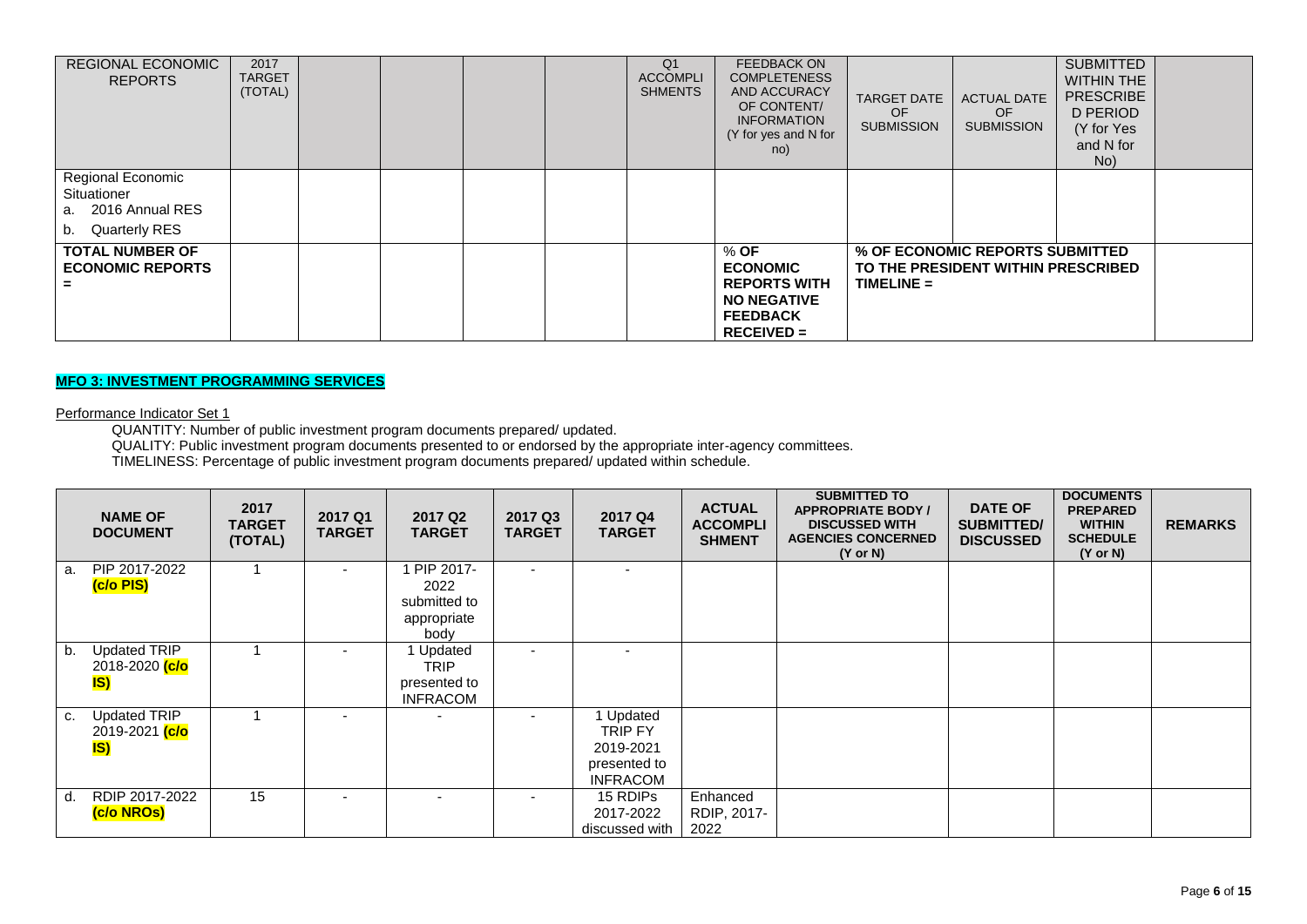|                                                                                                                |  | agencies<br>concerned | endorsed by<br>RDC XI |  |  |
|----------------------------------------------------------------------------------------------------------------|--|-----------------------|-----------------------|--|--|
| <b>TOTAL NUMBER OF PUBLIC</b><br><b>INVESTMENT PROGRAM</b><br><b>DOCUMENTS PREPARED/</b><br><b>UPDATED: 18</b> |  | 0،<br>$-$             |                       |  |  |

Performance Indicator Set 2

QUANTITY: Percentage of submitted projects appraised.

QUALITY: Percentage of appraised projects presented to the ICC-Technical Board.

TIMELINESS: Percentage of projects appraised within prescribed timeframe.

| <b>TITLE</b>                                                                                                               | <b>LEAD EVALUATING STAFF</b> | DATE OF PRESENTATION TO ICC-TB/CC | <b>REMARKS</b> |
|----------------------------------------------------------------------------------------------------------------------------|------------------------------|-----------------------------------|----------------|
| Official Development Assistance (ODA)/Locally-Funded Project (LFP) Financing:                                              |                              |                                   |                |
|                                                                                                                            |                              |                                   |                |
|                                                                                                                            |                              |                                   |                |
|                                                                                                                            |                              |                                   |                |
| Public-Private Partnership (PPP) Financing:                                                                                |                              |                                   |                |
|                                                                                                                            |                              |                                   |                |
|                                                                                                                            |                              |                                   |                |
|                                                                                                                            |                              |                                   |                |
| Status Reports: (projects under NEDA Secretariat appraisal during the period, but have yet to be presented for ICC action) |                              |                                   |                |
|                                                                                                                            |                              |                                   |                |
|                                                                                                                            |                              |                                   |                |
| <b>TOTAL NUMBER OF PROJECTS =</b>                                                                                          |                              |                                   |                |
| Jole NOO Clotte and NDOal                                                                                                  |                              |                                   |                |

#### **(c/o NCO Staffs and NROs)**

| LIST OF PROJECTS RECEIVED FOR APPRAISAL* | LEAD<br><b>EVALUATING</b><br>STAFF/<br><b>OFFICE</b> | <b>PROPONENT</b><br><b>AGENCY</b> | Worth 5 billion<br>and above<br>(Y for yes and N<br>for No) | Evaluated within the<br>prescribed period<br>$(Y$ for yes and N for No) | Presented to ICC-<br>ТB<br>(Y for yes and N for<br>no) | <b>REMARKS</b> |
|------------------------------------------|------------------------------------------------------|-----------------------------------|-------------------------------------------------------------|-------------------------------------------------------------------------|--------------------------------------------------------|----------------|
| $Q1$ :                                   |                                                      |                                   |                                                             |                                                                         |                                                        |                |
|                                          |                                                      |                                   |                                                             |                                                                         |                                                        |                |
| -2.                                      |                                                      |                                   |                                                             |                                                                         |                                                        |                |
| -3.                                      |                                                      |                                   |                                                             |                                                                         |                                                        |                |
| TOTAL NUMBER OF PROJECTS APPRAISED =     |                                                      |                                   |                                                             |                                                                         |                                                        |                |
|                                          |                                                      |                                   |                                                             |                                                                         |                                                        |                |

\*Refers to projects with complete submission of documents/information from proponent agencies

### **MFO 4: MONITORING AND EVALUATION SERVICES**

Performance Indicator Set 1

QUANTITY: Official Development Assistance (ODA) Portfolio Review Report prepared and submitted.

QUALITY: Percentage of implementing agencies reviewed have confirmed ODA Portfolio Review Report findings.

TIMELINESS: ODA Portfolio Review Report submitted by the NEDA Secretariat to Congress on or before June 30 annually.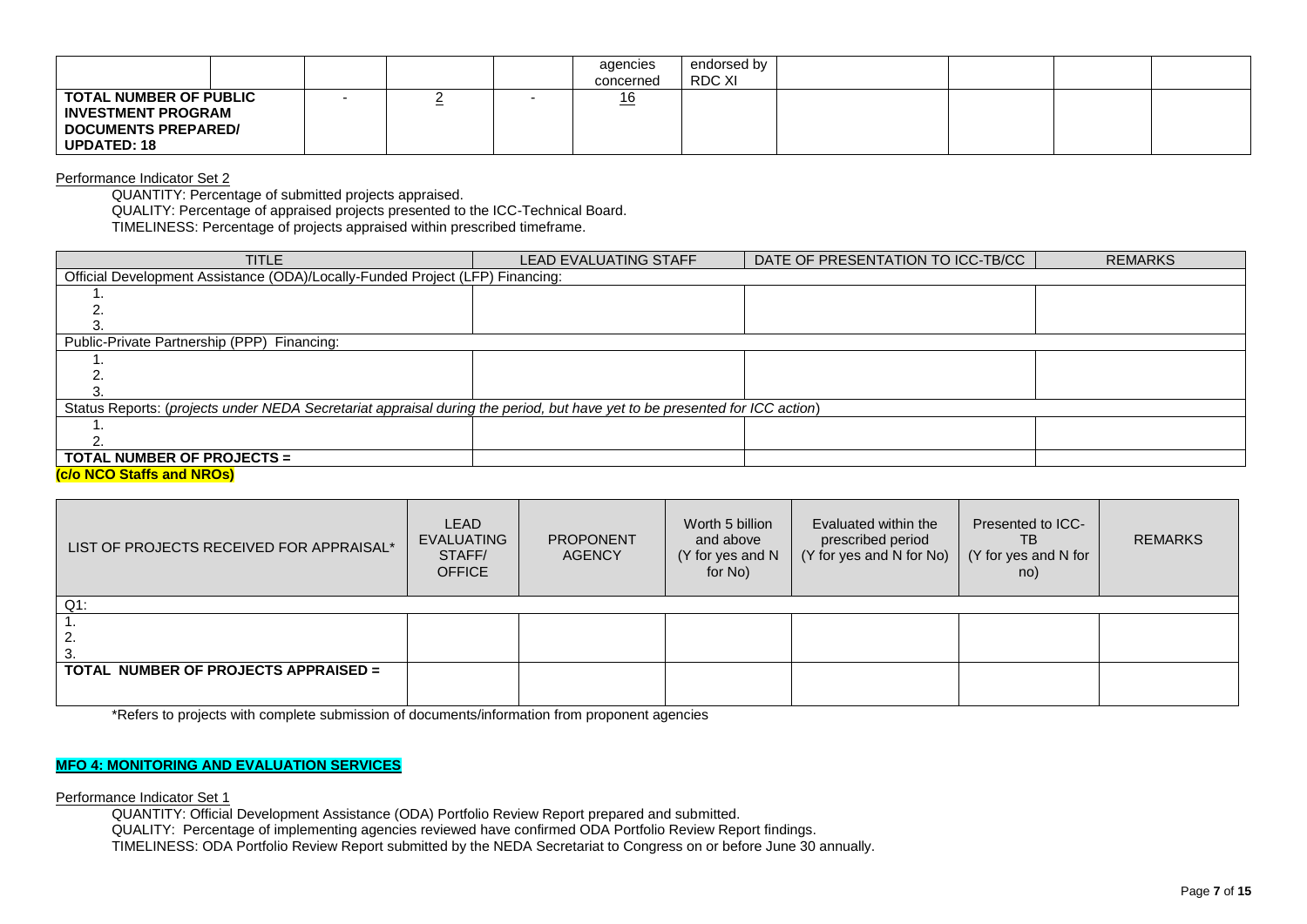# **c/o MES (Q2 2017)**

| NAME OF DOCUMENT            | <b>QUANTITY</b> | LIST OF IMPLEMENTING<br>AGENCIES REVIEWED | AGENCIES WHICH CONFIRMED<br>THE REVIEW<br>(Y for Yes and N for No) | <b>TARGET DATE OF</b><br><b>SUBMISSION</b> | ACTUAL DATE OF<br><b>SUBMISSION</b> | <b>REMARKS</b> |
|-----------------------------|-----------------|-------------------------------------------|--------------------------------------------------------------------|--------------------------------------------|-------------------------------------|----------------|
| <b>ODA Portfolio Review</b> |                 |                                           |                                                                    | On or before June 30                       |                                     |                |
| Report                      |                 |                                           |                                                                    |                                            |                                     |                |
|                             |                 |                                           |                                                                    |                                            |                                     |                |
|                             |                 |                                           |                                                                    |                                            |                                     |                |
|                             |                 | ິບ.                                       |                                                                    |                                            |                                     |                |
|                             |                 |                                           |                                                                    |                                            |                                     |                |
|                             | $TOTAL =$       | <b>TOTAL NUMBER OF</b>                    | <b>TOTAL NUMBER OF AGENCIES</b>                                    |                                            |                                     |                |
|                             |                 | $AGENCIES =$                              | <b>WHICH CONFIRMED THE REVIEW=</b>                                 |                                            |                                     |                |

# **c/o MES**

| REGULAR ODA<br>PERFORMANCE                                              | 2017 Q1<br>TARGET        | 2017 Q <sub>2</sub><br><b>TARGET</b> | 2017 Q3<br><b>TARGET</b> | 2017 Q4<br><b>TARGET</b> | FY 2017 Q1<br>ACTUAL                                                          | <b>RECEIVED</b><br>ADVERSE<br><b>FEEDBACK</b>                        |               | DATE OF SUBMISSION                                            | <b>SUBMITTED</b><br><b>WITHIN</b><br><b>PRESCRIED</b><br>TIMEFRAME (Y) | <b>REMARKS</b> |
|-------------------------------------------------------------------------|--------------------------|--------------------------------------|--------------------------|--------------------------|-------------------------------------------------------------------------------|----------------------------------------------------------------------|---------------|---------------------------------------------------------------|------------------------------------------------------------------------|----------------|
| <b>REPORTS</b>                                                          |                          |                                      |                          |                          | ACCOMPLISHMENT                                                                | (Y for yes and N for<br>no)                                          | <b>TARGET</b> | <b>ACTUAL</b>                                                 | for Yes and N for<br>No)                                               |                |
| Loans Report<br><b>Grants Report</b><br>Cost Overrun<br>Alert Mechanism | Consolidated<br>Report 1 | Consolidated<br>Report               | Consolidated<br>Report   | Consolidated<br>Report   |                                                                               |                                                                      |               |                                                               |                                                                        |                |
| <b>TOTAL</b>                                                            |                          |                                      |                          |                          | <b>TOTAL NUMBER</b><br><b>OF ODA</b><br><b>PERFORMANCE</b><br><b>REPORTS=</b> | % OF REPORTS<br><b>WITH NO</b><br><b>ADVERSE</b><br><b>FEEDBACK:</b> |               | % OF REPORTS SUBMITTED WITHIN<br><b>PRESCRIBED TIMEFRAME:</b> |                                                                        |                |

## Performance Indicator Set 2

QUANTITY: Number of socio-economic assessment reports prepared.

QUALITY: Percentage of socio-economic assessment reports endorsed by the NEDA Secretariat.

TIMELINESS: Percentage of socio-economic assessment reports released within schedule.

# **(c/o NROs and NPPS)**

| NAME OF DOCUMENT                                 | <b>TARGET</b>                            | <b>ACTUAL</b> | <b>REMARKS</b> |
|--------------------------------------------------|------------------------------------------|---------------|----------------|
| a. 2016 Annual Regional Development Report (RDR) | 15 RDRs for 2016 prepared and            |               |                |
|                                                  | presented to the RDCs by 4thQ 2017       |               |                |
| b. 2017 Socioeconomic Report (SER)               | First draft of the 2017 SER presented to |               |                |
|                                                  | NEDA officials and released by 4th       |               |                |
|                                                  | Quarter of 2017                          |               |                |
| $\overline{$ } TOTAL = 16                        | % OF REPORTS RELEASED WITHIN SCHEDULE=   |               |                |

# **c/o MES**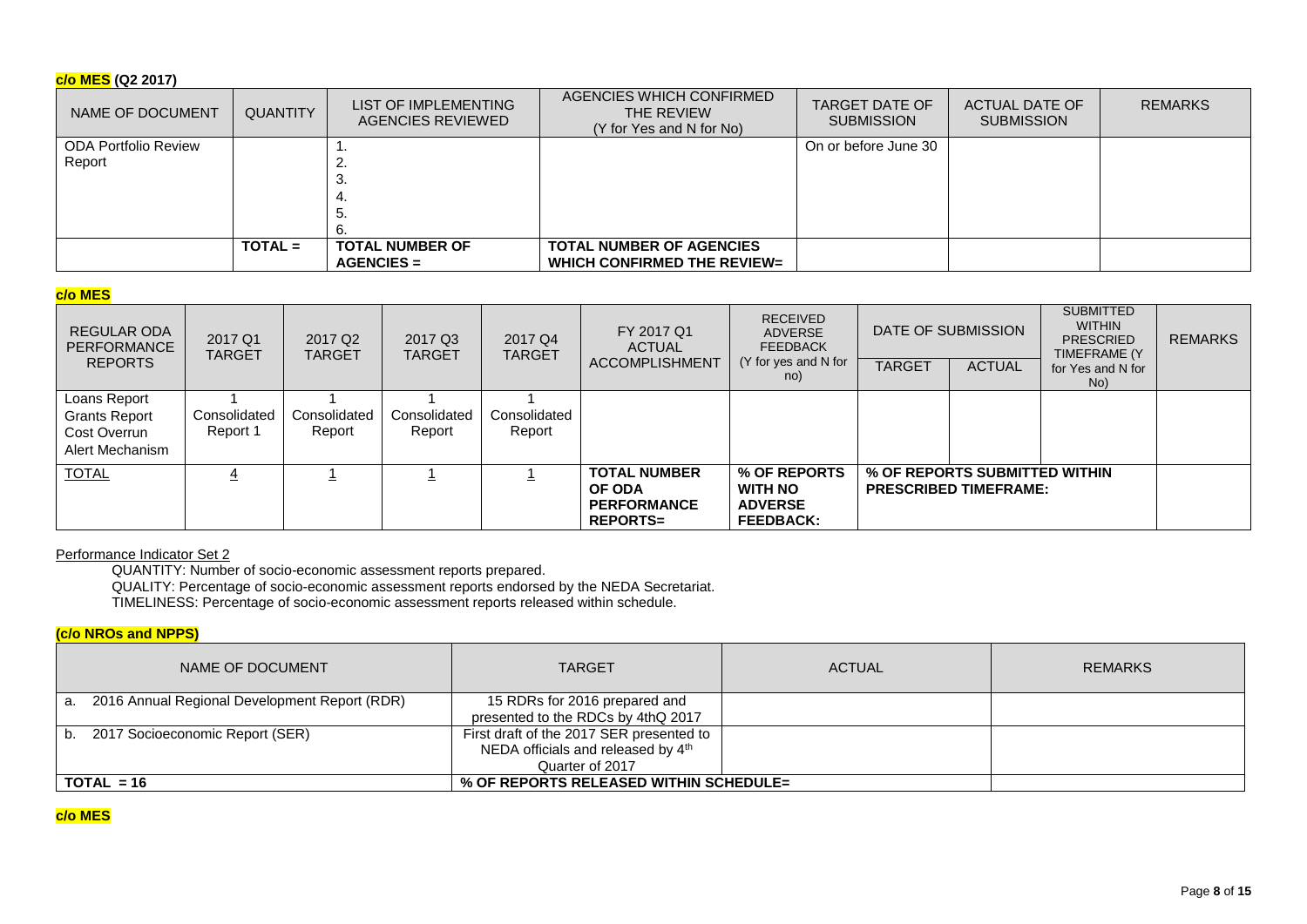|                                                                           | FY 2017<br><b>TARGETS</b> | FY 2017 Q1 ACTUAL<br><b>ACCOMPLISHMENT</b> | <b>RECEIVED ADVERSE</b><br><b>FEEDBACK</b><br>(Y for Yes and N for No) | CONDUCTED/ PREPARED<br><b>WITHIN SCHEDULE</b><br>(Y for Yes and N for No) | <b>REMARKS</b> |
|---------------------------------------------------------------------------|---------------------------|--------------------------------------------|------------------------------------------------------------------------|---------------------------------------------------------------------------|----------------|
| Number of program/project monitored                                       |                           |                                            |                                                                        |                                                                           |                |
| Number of missions conducted                                              |                           |                                            |                                                                        |                                                                           |                |
| Number of program/project monitoring and<br>evaluation conducted          |                           |                                            |                                                                        |                                                                           |                |
| Re-evaluation of projects requiring changes in<br>scope, cost, time, etc. |                           |                                            |                                                                        |                                                                           |                |

# **c/o NROs**

| <b>TARGET</b><br>(TOTAL) | 2017 Q1<br><b>TARGET</b> | 2017 Q <sub>2</sub><br><b>TARGET</b> | 2017 Q3<br><b>TARGET</b> | 2017 Q4<br><b>TARGET</b> | 2017 Q1<br>Actual<br>Accomplishments            | <b>RECEIVED ADVERSE</b><br><b>FEEDBACK</b><br>(Y for Yes and N for No) | PREPARED<br><b>WITHIN</b><br><b>SCHEDULE</b><br>(Y for Yes and N for<br>No) | <b>REMARKS</b>                                                                          |
|--------------------------|--------------------------|--------------------------------------|--------------------------|--------------------------|-------------------------------------------------|------------------------------------------------------------------------|-----------------------------------------------------------------------------|-----------------------------------------------------------------------------------------|
|                          |                          |                                      |                          |                          | 1,740 projects monitored                        | N                                                                      |                                                                             | 1,429 projects are<br>funded by<br>National Govt.,<br>310 projects by<br>LGUs and 1 ODA |
|                          |                          |                                      |                          |                          |                                                 | N                                                                      |                                                                             | 7 projects<br>covered/validated                                                         |
|                          |                          |                                      |                          |                          | 1 RPMES report as of 4 <sup>th</sup> of<br>2016 | N                                                                      |                                                                             |                                                                                         |
|                          | 2017                     |                                      |                          |                          |                                                 | 1 monitoring visit conducted                                           |                                                                             |                                                                                         |

# **c/o TSIS**

|    | REQUEST FOR DUTY EXEMPTION                                                                                                                                                                                                            | NO. OF REQUESTS                                                      | <b>REQUESTING PARTY</b> | <b>REVIEWED WITHIN</b><br><b>PRESCRIBED PERIOD</b><br>$(Y \text{ or } N)$         | <b>RECEIVED ADVERSE</b><br><b>FEEDBACK</b><br>$(Y \text{ or } N)$                                      | <b>REMARKS</b> |
|----|---------------------------------------------------------------------------------------------------------------------------------------------------------------------------------------------------------------------------------------|----------------------------------------------------------------------|-------------------------|-----------------------------------------------------------------------------------|--------------------------------------------------------------------------------------------------------|----------------|
| а. | Requests for duty exemption under the<br>last clause of the last paragraph of<br>Section 105 of the TCCP, now Section                                                                                                                 |                                                                      |                         |                                                                                   |                                                                                                        |                |
|    | 800 of RA 10863 of the Customs<br>Modernization and Tariff Act (CMTA)                                                                                                                                                                 |                                                                      |                         |                                                                                   |                                                                                                        |                |
| b. | Requests for duty exemption under the<br>last clause of the last paragraph<br>(contraceptives) and Section 105 (r) of<br>the TCCP, now Section 800 (s) of the<br>CMTA; and certifications of local non-<br>availability under PD 1362 |                                                                      |                         |                                                                                   |                                                                                                        |                |
|    |                                                                                                                                                                                                                                       | <b>TOTAL NO. OF</b><br><b>REQUESTS FOR</b><br><b>DUTY EXEMPTION:</b> |                         | <b>TOTAL NO. OF REQUESTS</b><br><b>REVIEWED WITH</b><br><b>PRESCRIBED PERIOD:</b> | <b>TOTAL NO. OF</b><br><b>REQUESTS REVIEWED</b><br><b>WITH NO ADVERSE</b><br><b>FEEDBACK RECEIVED:</b> |                |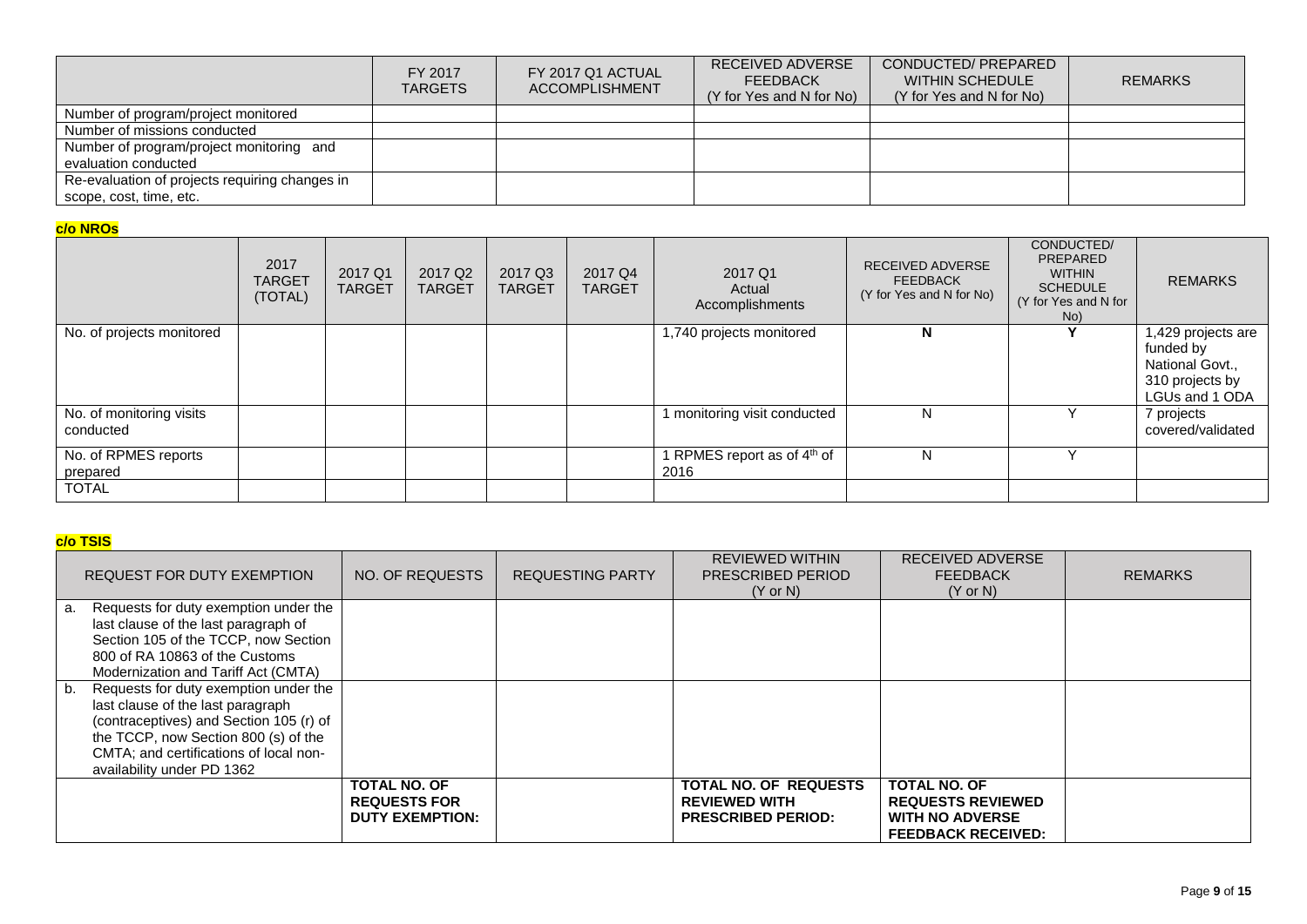## **c/o IS**

| NAME OF DOCUMENT OR SERVICE REQUESTS<br>(Price escalation, project contracts pursuant to GPRA, BOT<br>Law, etc) | <b>REQUESTING PARTY</b>                                                                                                                   | <b>REVIEWED WITHIN</b><br>PRESCRIBED PERIOD<br>$(Y - Yes; N - No)$                                                                                 | RECEIVED ADVERSE<br><b>FEEDBACK</b><br>$(Y - Yes; N - No)$ | <b>REMARKS</b> |
|-----------------------------------------------------------------------------------------------------------------|-------------------------------------------------------------------------------------------------------------------------------------------|----------------------------------------------------------------------------------------------------------------------------------------------------|------------------------------------------------------------|----------------|
|                                                                                                                 |                                                                                                                                           |                                                                                                                                                    |                                                            |                |
|                                                                                                                 |                                                                                                                                           |                                                                                                                                                    |                                                            |                |
| 3.                                                                                                              |                                                                                                                                           |                                                                                                                                                    |                                                            |                |
| <b>TOTAL NUMBER OF MONITORING DOCUMENTS</b><br>REVIEWED/PREPARED:                                               | <b>TOTAL NUMBER OF</b><br><b>MONITORING</b><br><b>DOCUMENTS</b><br><b>REVIEWED/PREPARED</b><br><b>WITHIN PRESCRIBED</b><br><b>PERIOD=</b> | <b>TOTAL NUMBER OF</b><br><b>MONITORING</b><br><b>DOCUMENTS</b><br><b>REVIEWED/PREPARED</b><br><b>WITH NO ADVERSE</b><br><b>FEEDBACK RECEIVED=</b> |                                                            |                |

### **QUARTERLY PHYSICAL REPORT OF OPERATION Details of Accomplishment Locally-Funded Projects, Foreign-Assisted Projects, STO, and GASS January – March 2017**

## **LOCALLY-FUNDED PROJECTS**

| <b>PROJECT NAME</b> |                                             | 2017 TARGETS |                |    |    |              | 2017 Q1         | <b>REMARKS</b> |
|---------------------|---------------------------------------------|--------------|----------------|----|----|--------------|-----------------|----------------|
|                     |                                             | Q1           | Q <sub>2</sub> | Q3 | Q4 | <b>TOTAL</b> | ACCOMPLISHMENTS |                |
|                     | a. Implementation of the Management         |              |                |    |    |              |                 |                |
|                     | Information System Network (NEDA            |              |                |    |    |              |                 |                |
|                     | Information Network Project) (c/o ICTS)     |              |                |    |    |              |                 |                |
| b.                  | Value Engineering/ Value Analysis (VE/VA)   |              |                |    |    |              |                 |                |
|                     | Project (c/o IS)                            |              |                |    |    |              |                 |                |
|                     | Infrastructure Development Preparation Fund |              |                |    |    |              |                 |                |
|                     | (c/o IS)                                    |              |                |    |    |              |                 |                |

## **FOREIGN-ASSISTED PROJECTS**

| <b>PROJECT NAME</b> | 2017 TARGETS |    |    |    |              | 2017 Q1 ACTUAL         |                |
|---------------------|--------------|----|----|----|--------------|------------------------|----------------|
|                     | Q1           | Q2 | Q3 | Q4 | <b>TOTAL</b> | <b>ACCOMPLISHMENTS</b> | <b>REMARKS</b> |
|                     |              |    |    |    |              |                        |                |
|                     |              |    |    |    |              |                        |                |

## **SUPPORT TO OPERATIONS**

| PERFORMANCE INDICATOR              | FY 2017 TARGETS | FY 2017 Q1<br><b>TARGETS</b> | FY 2017 Q1 ACTUAL<br><b>ACCOMPLISHMENTS</b> | <b>REMARKS</b> |
|------------------------------------|-----------------|------------------------------|---------------------------------------------|----------------|
| Maintenance and Improvement of ICT |                 |                              | Maintained the NRO XI and RDC XI            |                |
| <b>Services</b>                    |                 |                              | Websites                                    |                |
|                                    |                 |                              | Maintained the NRO XI Intranet              |                |
|                                    |                 |                              | Maintained computerized office              |                |
|                                    |                 |                              | processes                                   |                |
| Conduct of NRO XI Internal         |                 |                              | Conducted the following:                    |                |
| Meetings/Activities                |                 |                              | 3 ManCom Meetings                           |                |
|                                    |                 |                              | 3 General Staff Meetings                    |                |
|                                    |                 |                              | • 13 Division Meetings                      |                |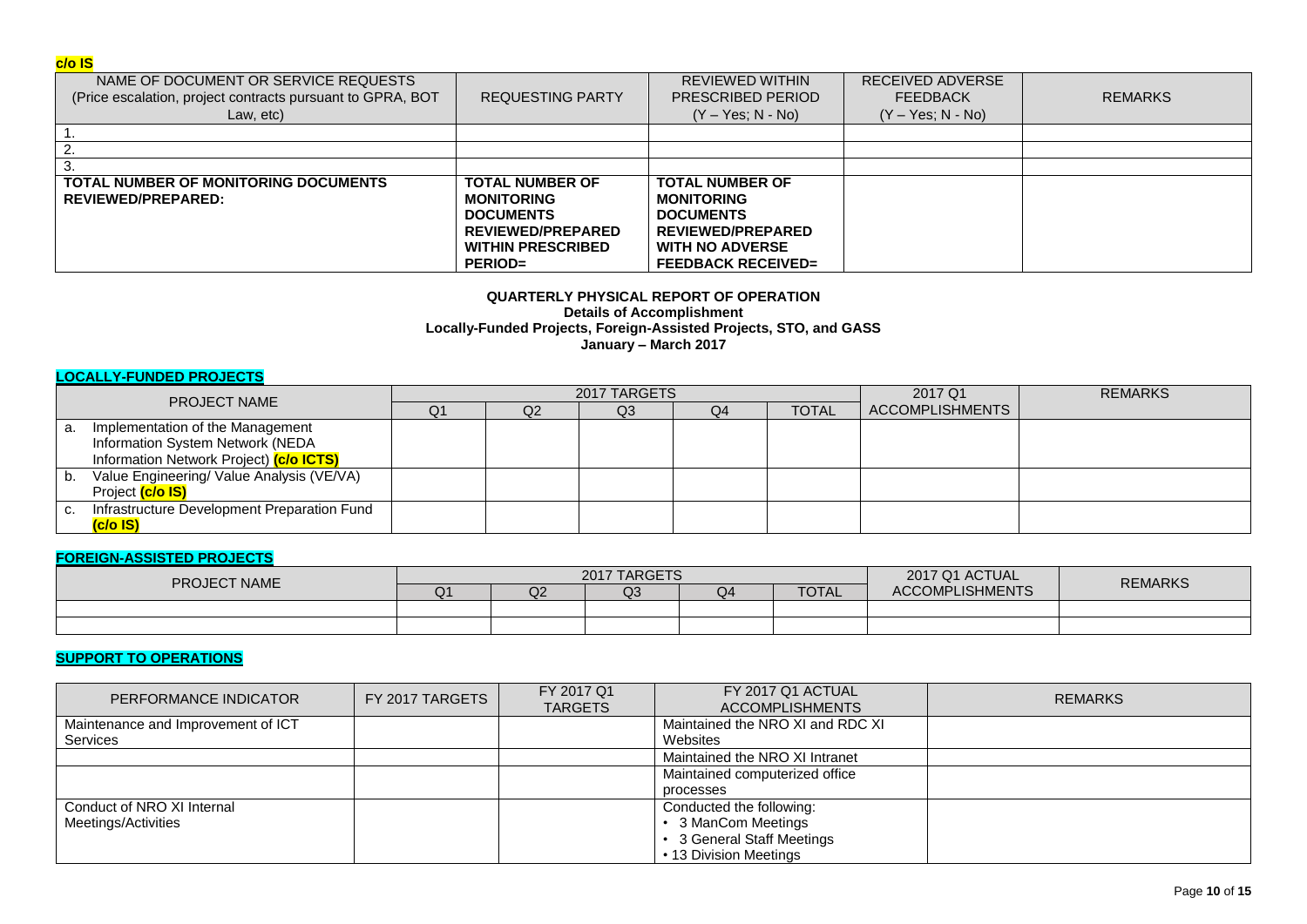|                                          | <b>SPB Meeting</b><br>4 SBAC - Meetings<br>1 BAC & Disposal Committee Meeting |  |
|------------------------------------------|-------------------------------------------------------------------------------|--|
| NRO XI 2017 Internal Planning Conference |                                                                               |  |

# **GENERAL ADMINISTRATIVE AND SUPPORT SERVICES**

| PERFORMANCE INDICATOR                                                       | FY 2017 TARGET<br>(TOTAL)                                                                                                      | FY 2017 Q1<br><b>TARGET</b>                         | 2017<br>Q2<br><b>TARGE</b><br>T | 2017<br>Q3<br><b>TARGE</b><br>$\mathsf{T}$ | 2017 Q4<br><b>TARGET</b> | FY 2017 Q1 ACTUAL<br><b>ACCOMPLISHMENT</b><br><b>REPORT</b>                                                      | <b>REMARKS</b> |
|-----------------------------------------------------------------------------|--------------------------------------------------------------------------------------------------------------------------------|-----------------------------------------------------|---------------------------------|--------------------------------------------|--------------------------|------------------------------------------------------------------------------------------------------------------|----------------|
| Leadership and Management                                                   |                                                                                                                                |                                                     |                                 |                                            |                          |                                                                                                                  |                |
| Implementation of Quality Management<br>System (QMS) thru ISO certification | ISO 2 <sup>nd</sup> Year<br>Surveillance Audit                                                                                 | ISO 2 <sup>nd</sup> Year<br>Surveillance Audit      |                                 |                                            |                          | Conducted ISO 2 <sup>nd</sup> Year<br>Surveillance Audit on March 9-<br>10, 2017                                 |                |
|                                                                             |                                                                                                                                |                                                     |                                 |                                            |                          | <b>Conducted QMS Transition</b><br>Meeting on Jan. 20, 2017<br>(from ISO 9001:2008 -<br>9001:2015)               |                |
| Implementation of the Strategic<br>Performance Management System (SPMS)     | Preparation of<br>2017<br>Office/Division<br>Performance<br>Commitment and<br>Review<br>(OPCR/DPCR),<br>DPCR and IPCR<br>forms | OPCR, DPCRs and<br><b>IPCRs and WFP</b><br>prepared |                                 |                                            |                          | Prepared 2017 OPCR, DPCRs<br>and IPCRs                                                                           |                |
| Human Resource Development and<br>Management                                |                                                                                                                                |                                                     |                                 |                                            |                          | Submitted to CSC RO XI<br>Reports on Appointment issued<br>for the months of Dec. 2016,<br>Jan. 2017 & Feb. 2017 |                |
|                                                                             |                                                                                                                                |                                                     |                                 |                                            |                          | Submitted to CSC RO XI<br>Reports on Separation for the<br>months of Dec. 2016, Jan.<br>2017 & Feb. 2017         |                |
|                                                                             |                                                                                                                                |                                                     |                                 |                                            |                          | Staff<br>Evaluated<br>the<br>recommended for awards and                                                          |                |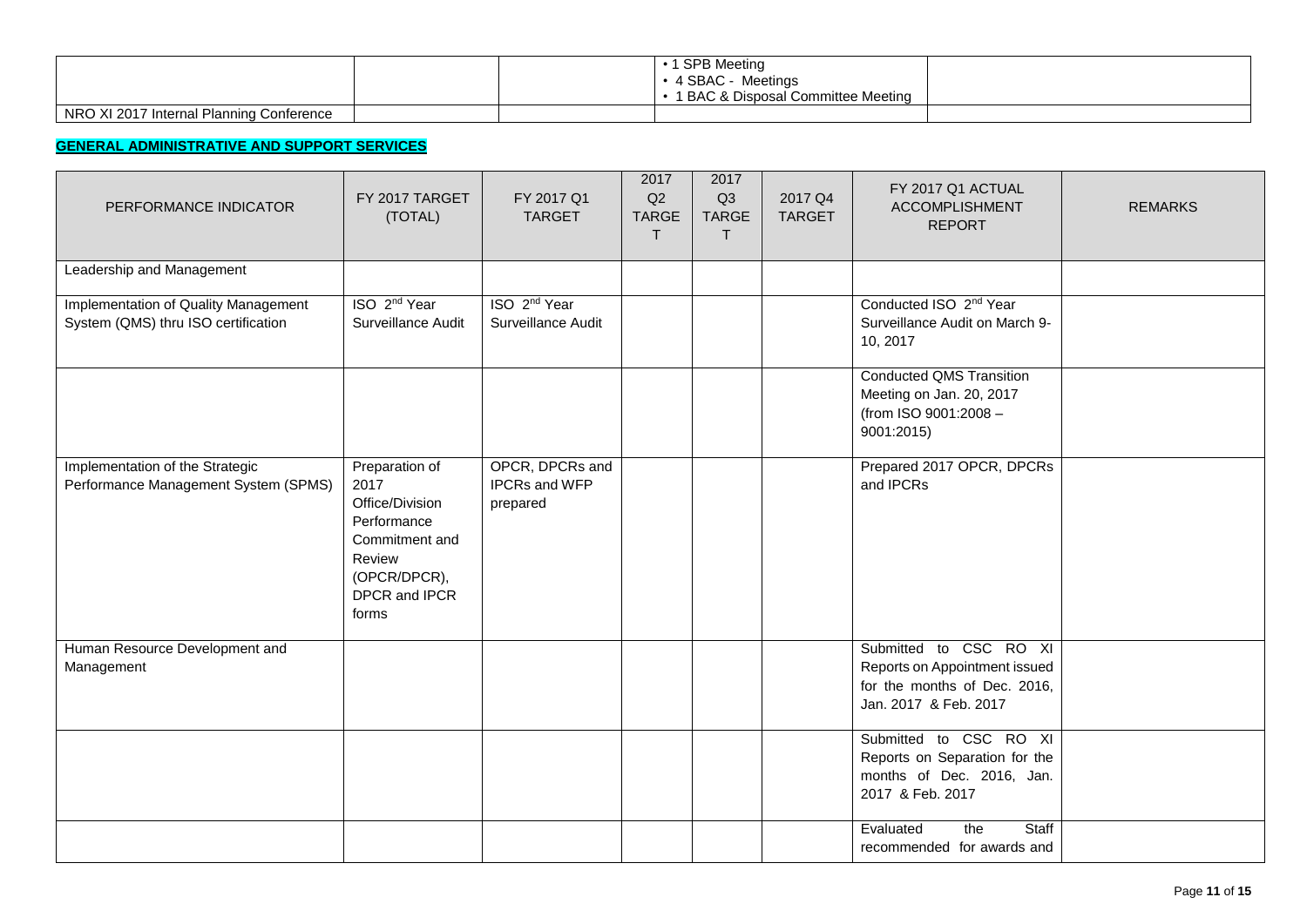|                                                                                                                                                                                                   |                                                                           |                                                                         |  | incentives under the NEDA XI -<br>approved<br>Agency<br>PRAISE/NAIS for the last<br>quarter of CY 2016<br>Submitted to COA Resident<br>Auditors the Monthly Report on<br>Accumulated Leave Credits as<br>well as the monthly Daily Time<br>Records (DTRs) Dec. 2016,<br>Jan. 2017 & Feb. 2017 |  |
|---------------------------------------------------------------------------------------------------------------------------------------------------------------------------------------------------|---------------------------------------------------------------------------|-------------------------------------------------------------------------|--|-----------------------------------------------------------------------------------------------------------------------------------------------------------------------------------------------------------------------------------------------------------------------------------------------|--|
| Implementation of the HRD Plan, 2014-<br>2018                                                                                                                                                     | 100%<br>Implementation of<br>NRO XI HRD Plan,<br>2014-2018 within<br>2017 |                                                                         |  | Utilized the HRD Plan in<br>evaluating and prioritizing staff<br>- candidates to trainings and<br>scholarship programs both<br>local and abroad                                                                                                                                               |  |
| Implement short-term and long-term<br>training programs based on the approved<br>NEDA HRD Plan to improve the<br>competencies of the NEDA workforce<br>(Conduct of Capability Building Trainings) | 100% of trainings<br>conducted/availed<br>within<br>schedule              | <b>Conduct of Various</b><br><b>Training Activities</b><br>as scheduled |  | <b>CSC-UNDP</b><br>Supervisory<br>Development Course Track 1<br>(SDC 1) on Feb. 20-24, 2017                                                                                                                                                                                                   |  |
|                                                                                                                                                                                                   |                                                                           |                                                                         |  | Refresher Lecture on the NRO<br>XI QMS on Feb. 9, 2017                                                                                                                                                                                                                                        |  |
|                                                                                                                                                                                                   |                                                                           |                                                                         |  | IQA Training on March 30-31,<br>2017                                                                                                                                                                                                                                                          |  |
|                                                                                                                                                                                                   |                                                                           |                                                                         |  | Conducted the Risk Based<br>Thinking and Understanding its<br>Requirements and<br>Implementation on Jan. 10-11,<br>2017                                                                                                                                                                       |  |
|                                                                                                                                                                                                   |                                                                           |                                                                         |  | <b>Conducted Risk Based Internal</b><br>Quality Audit Training on<br>March 30-31, 2017                                                                                                                                                                                                        |  |
|                                                                                                                                                                                                   |                                                                           |                                                                         |  | Gender Sensitivity Training on<br>March 27, 2017 and Outreach<br>Program on March 24, 2017                                                                                                                                                                                                    |  |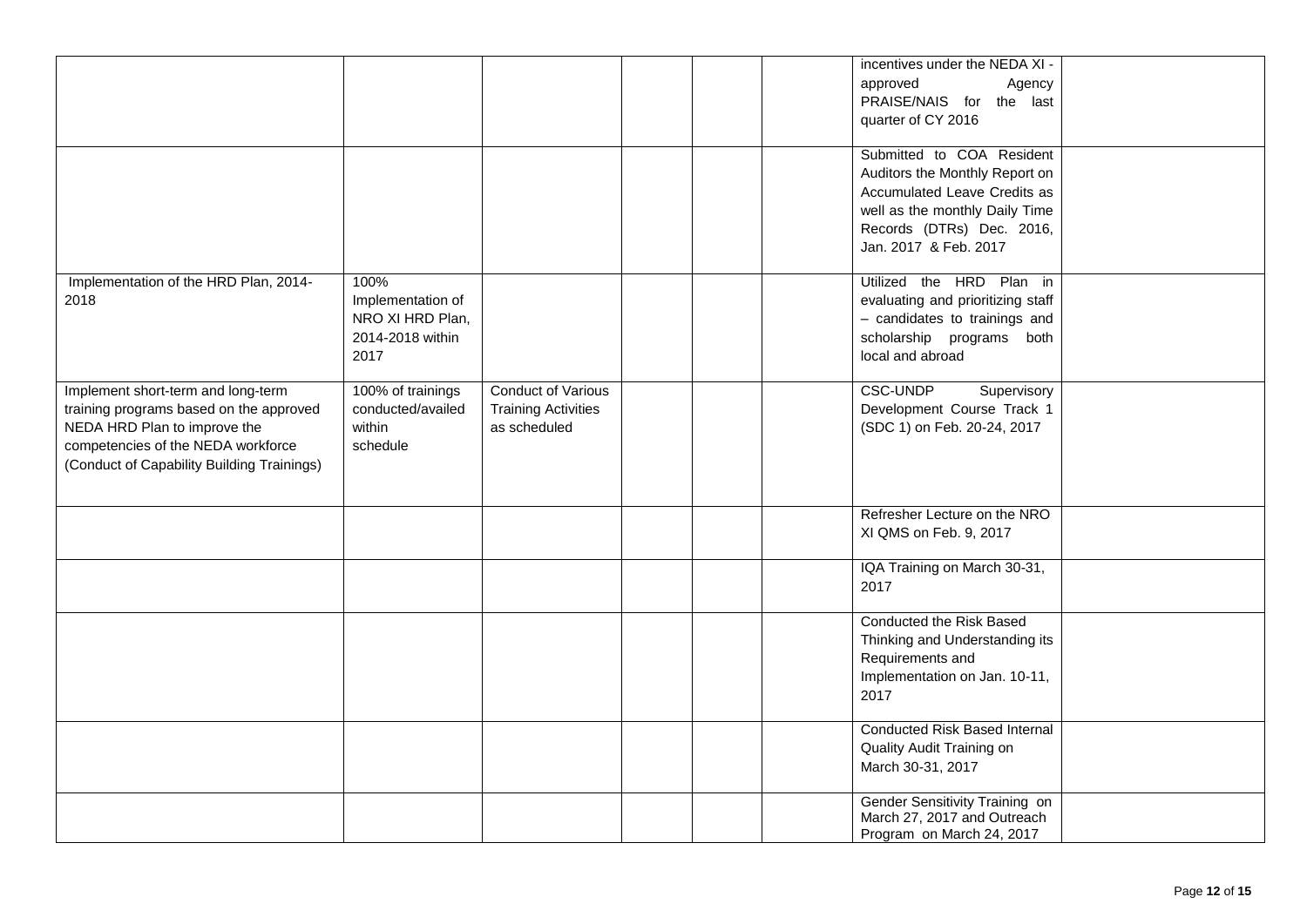|                                                |                                   |                                          |  | Training and Orientation on<br>ASEAN on March 30, 2017        |                                                               |
|------------------------------------------------|-----------------------------------|------------------------------------------|--|---------------------------------------------------------------|---------------------------------------------------------------|
| <b>Financial Resources Management Services</b> | Work and Financial                |                                          |  | Conduced Work and Financial                                   |                                                               |
|                                                | Plan for FY 2017                  |                                          |  | Programming for FY 2017 on<br>Jan. 17, 2017                   |                                                               |
| Preparation of the FY 2018 Budget              | Preparation of the                | <b>NEDA-RDC XI FY</b>                    |  | NEDA-RDC XI FY 2018                                           |                                                               |
| Proposal                                       | NEDA-RDC XI FY<br>2018 Budget     | 2018 Budget<br>Proposal prepared         |  | <b>Budget Proposal prepared</b>                               |                                                               |
|                                                | Proposal                          |                                          |  |                                                               |                                                               |
| Preparation of Budget Utilization Reports      | 12 BURs                           | 3 BURs                                   |  | Submitted 3 BURs, Dec. 2016,                                  |                                                               |
| (BURs)                                         |                                   |                                          |  | Jan. 2017 and Feb. 2017                                       |                                                               |
| Preparation of Financial Accountability        | 24 FARs-NEDA XI                   | 6 FARs-NEDA XI &                         |  | Submitted twelve (12) 4th                                     |                                                               |
| <b>Reports FARs</b>                            | & 24 FARS-RDC<br>XI               | 6 FARs-RDC XI                            |  | Quarter CY 2016 FARs 1-4, &<br>four (4) Jan. 2017 and Feb.    |                                                               |
|                                                |                                   |                                          |  | 2017 FAR No. 4                                                |                                                               |
| Preparation of Statements of Allotments,       | 12 SAOBs-NEDA                     | 3 SAOBs-NEDA XI                          |  | Submitted 6 SAOBs for NEDA                                    |                                                               |
| Obligations and Balances (SAOBs)               | XI & 12 SAOBs-                    | & 3 SAOBs-RDC XI                         |  | & RDC XI for Dec. 2016, Jan.                                  |                                                               |
|                                                | RDC XI                            |                                          |  | 2017 and Feb. 2017                                            |                                                               |
| <b>Preparation of Financial Performance</b>    | 12 FPRs-NEDA XI                   | 3 FPRs-NEDA XI &                         |  | Submitted 6 FPRs for -NEDA                                    |                                                               |
| Reports (FPRs)                                 | & 12 FPRs-RDC XI                  | 3 FPRs-RDC XI                            |  | XI & RDC XI for Dec. 2016,                                    |                                                               |
|                                                |                                   |                                          |  | Jan. 2017 and Feb. 2017                                       |                                                               |
| <b>Summary Performance Monitoring Reports</b>  | <b>12 - NEDA XI</b>               | 3 - NEDA XI                              |  | Submitted 6 -NEDA XI & RDC                                    |                                                               |
| (SPMRs)                                        | 12-RDC XI                         | 3-RDC XI                                 |  | XI SPMRs for Dec. 2016, Jan.<br>2017 & Feb. 2017              |                                                               |
|                                                |                                   |                                          |  |                                                               |                                                               |
| Physical Resources and Asset                   | Procurement                       | 1)Supply and                             |  | Conducted bidding activities of                               | Notices of Award and Notices                                  |
| Management                                     | Activities for NRO<br>XI Projects | Installation of 800<br>kgs., 10-person   |  | these two (2) projects which<br>included posting to PhilGEPS, | to Proceed would be issued<br>once the bidding activities are |
|                                                | approved in FY                    | Elevator                                 |  | pre-bid<br>conferences,                                       | finalized.                                                    |
|                                                | 2017 GAA                          |                                          |  | opening/evaluation of bids and                                |                                                               |
|                                                |                                   | 2) Supply and                            |  | post-qualification.                                           |                                                               |
|                                                |                                   | Installation of Two                      |  |                                                               |                                                               |
|                                                |                                   | (2) Unit Generator<br>Sets, one (1) unit |  |                                                               |                                                               |
|                                                |                                   | 100 KVA and one                          |  |                                                               |                                                               |
|                                                |                                   | (1) unit 50 KVA                          |  |                                                               |                                                               |
|                                                |                                   |                                          |  |                                                               |                                                               |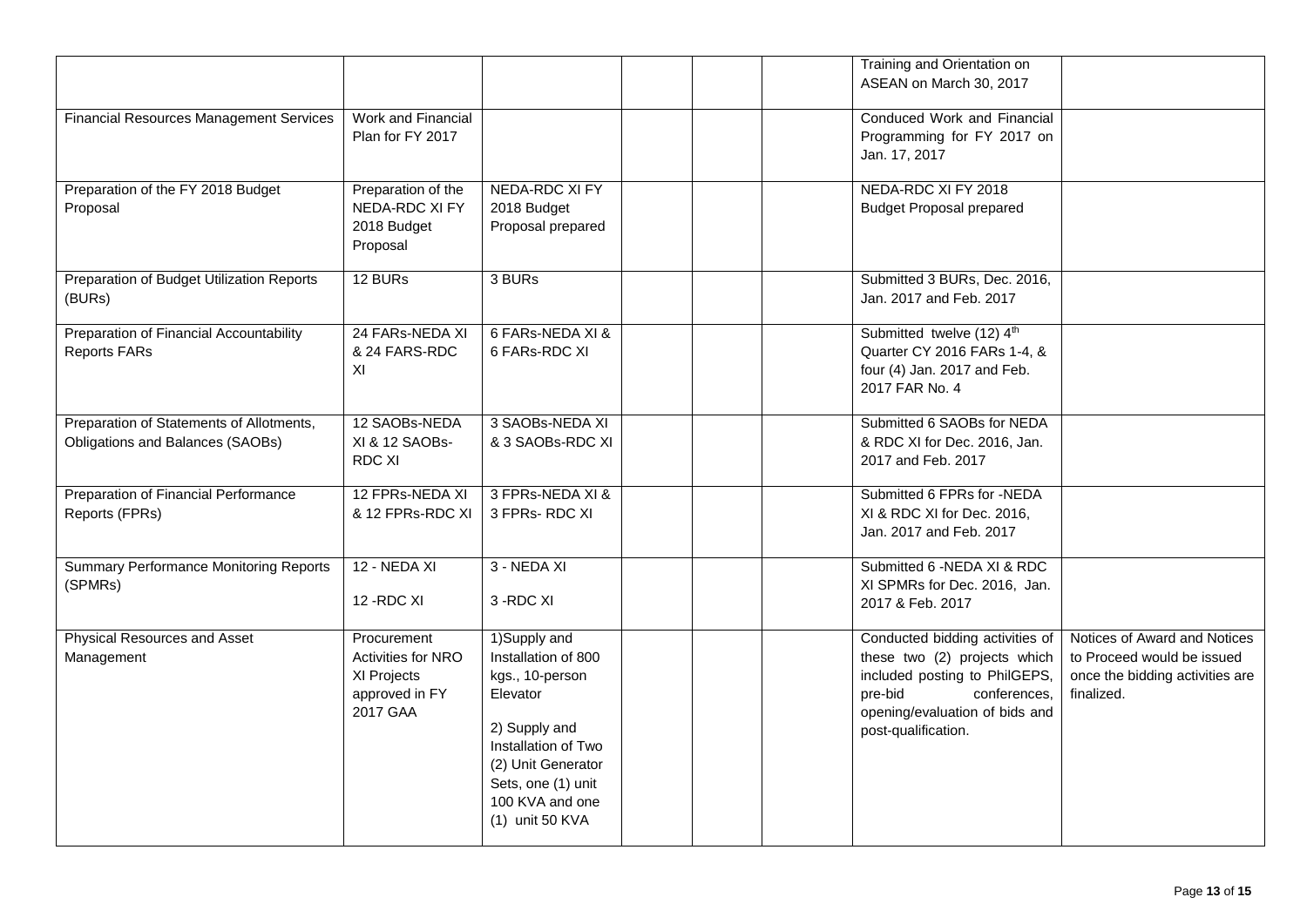| Procurement of the<br>Research and<br>Development<br>Projects and<br>Impact Study | Procurement of R<br>& D studies:<br>1) Creation of<br>Regional<br>Econometric<br>Model (REM) for                                                                                |  | The Special Bids and Awards<br>Committee<br>(SBAC)<br>has<br>shortlisted two eligible bidders<br>who attended the pre-bid<br>conference on 13 March 2017.                                                                                                                                                                                                                                                                            |  |
|-----------------------------------------------------------------------------------|---------------------------------------------------------------------------------------------------------------------------------------------------------------------------------|--|--------------------------------------------------------------------------------------------------------------------------------------------------------------------------------------------------------------------------------------------------------------------------------------------------------------------------------------------------------------------------------------------------------------------------------------|--|
|                                                                                   | <b>Gross Regional</b><br>Domestic<br>Product Target-<br>setting and<br><b>Building</b><br>Scenarios<br>2) Agglomeration<br>Model for<br>Mindanao<br>Regions                     |  |                                                                                                                                                                                                                                                                                                                                                                                                                                      |  |
|                                                                                   | Procurement for<br>the Ex-Post<br>Evaluation on the<br>Mindanao Cancer<br>Center and its<br>Radiotherarpy<br>Services under the<br>Monitoring and<br>Evaluation (M & E)<br>Fund |  | Procurement for the Ex-Post<br>Evaluation on the Mindanao<br>Cancer Center and its<br>Radiotherapy Services was<br>also initiated in the 1 <sup>st</sup> quarter of<br>this year.<br>The Technical Secretariat<br>reviewed the Project Inception<br>Report submitted<br>by the<br>Consultant<br>for<br>onward<br>submission to the Regional<br>Project Steering Committee for<br>Impact Evaluation (IE) Studies<br>for its approval. |  |